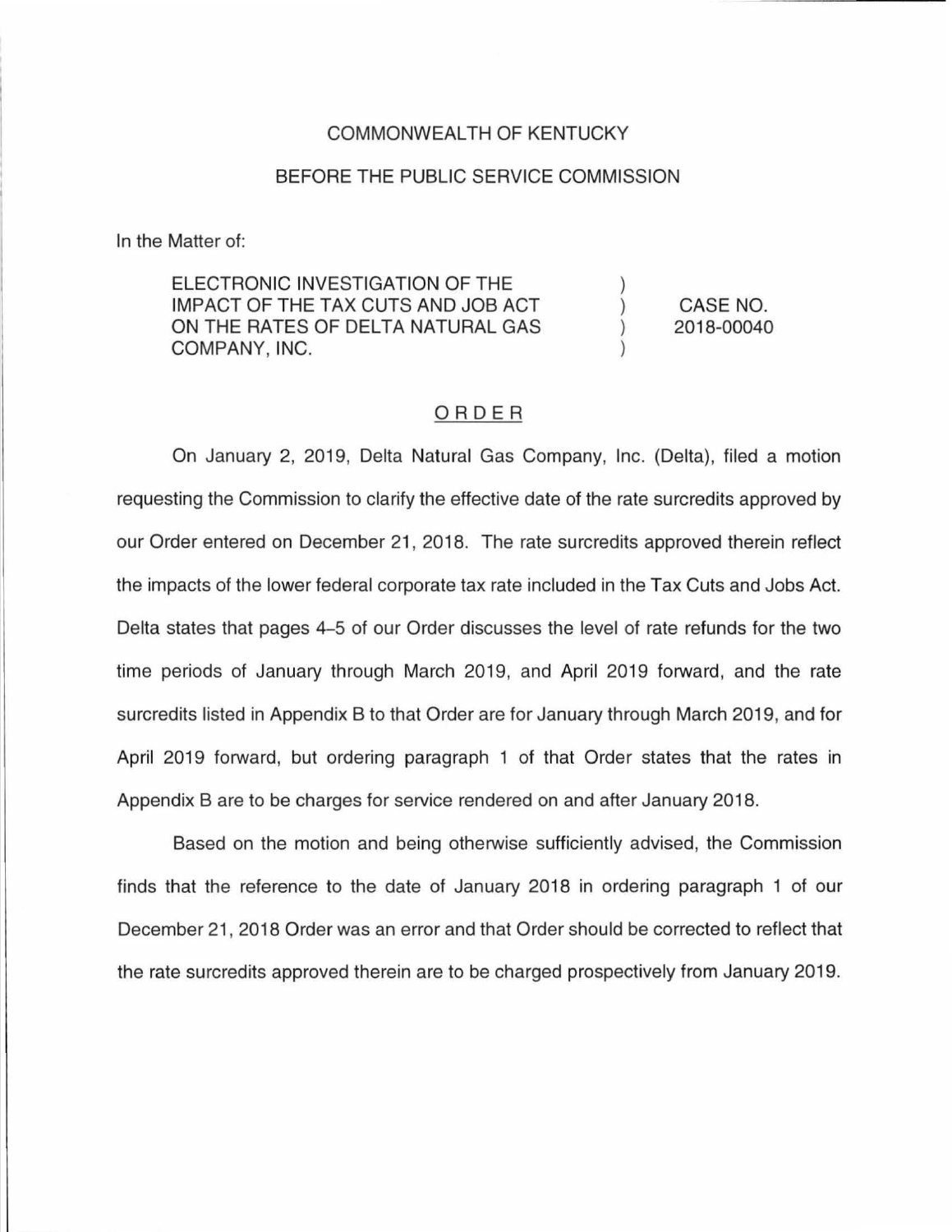IT IS THEREFORE ORDERED nunc pro tunc that:

1. Ordering paragraph 1 of the December 21 , 2018 Order is corrected to state that the rates and charges in Appendix B thereto are to be charged by Delta for service rendered on and after January 2019.

2. All other provisions of the December 21, 2018 Order shall remain in full force and effect.

3. This case is closed and removed from the Commission's docket.

## [REMAINDER OF PAGE INTENTIONALLY LEFT BLANK]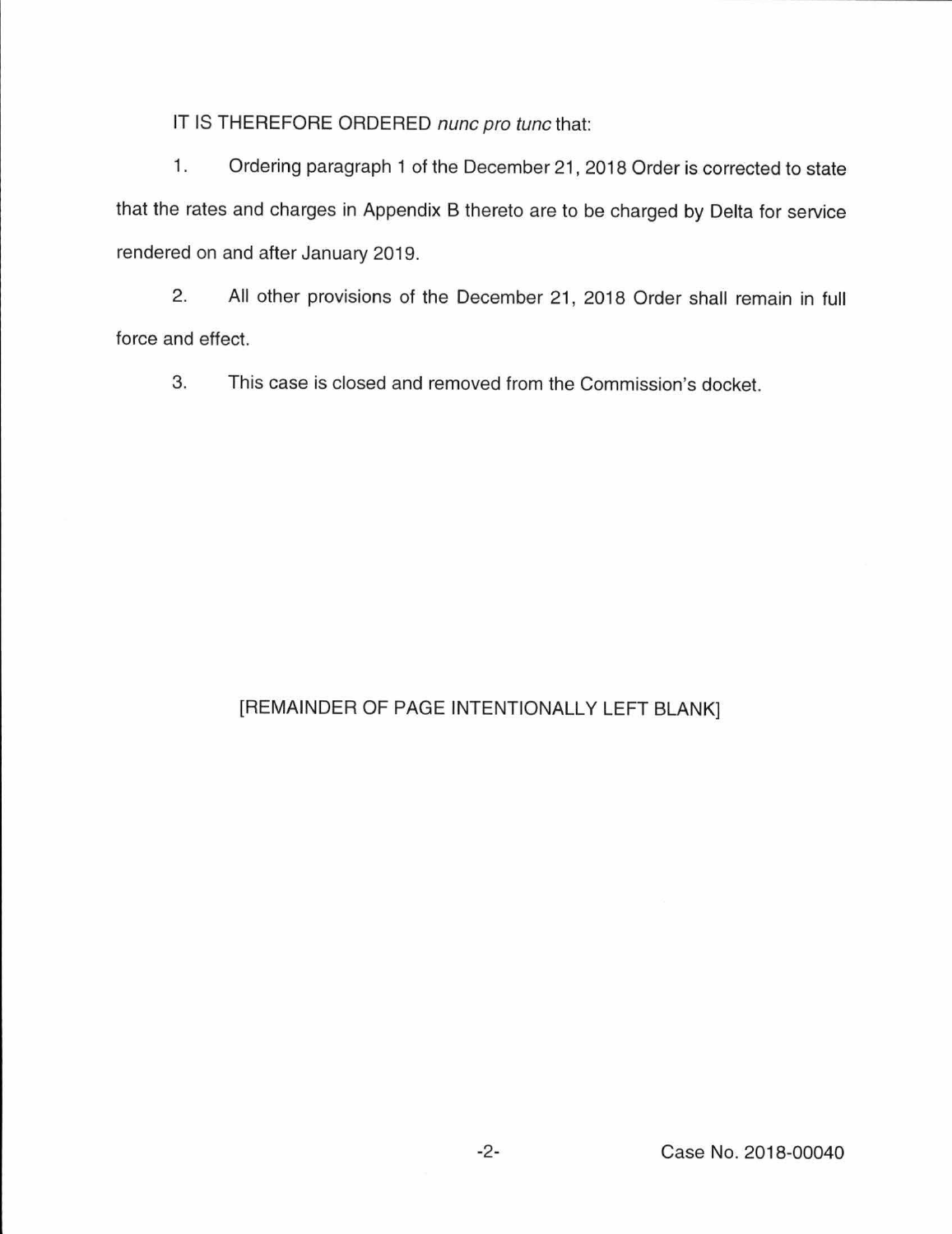By the Commission



ੀ<br>ਹਵਾਲੇ ਵੱਖੋਸ ਨਾਲ ਨ

 $\begin{array}{ccc} & & & & & \\ & & & & & \\ \hline g & & & & \\ g & & & & \\ g & & & & \\ g & & & & \\ g & & & & \\ \end{array}$ 

ATTEST:

 $Wc_+K$ .  $V_{U\mu_{2}}$ 

Executive Director

Case No. 2018-00040

 $\bar{\rm R}$